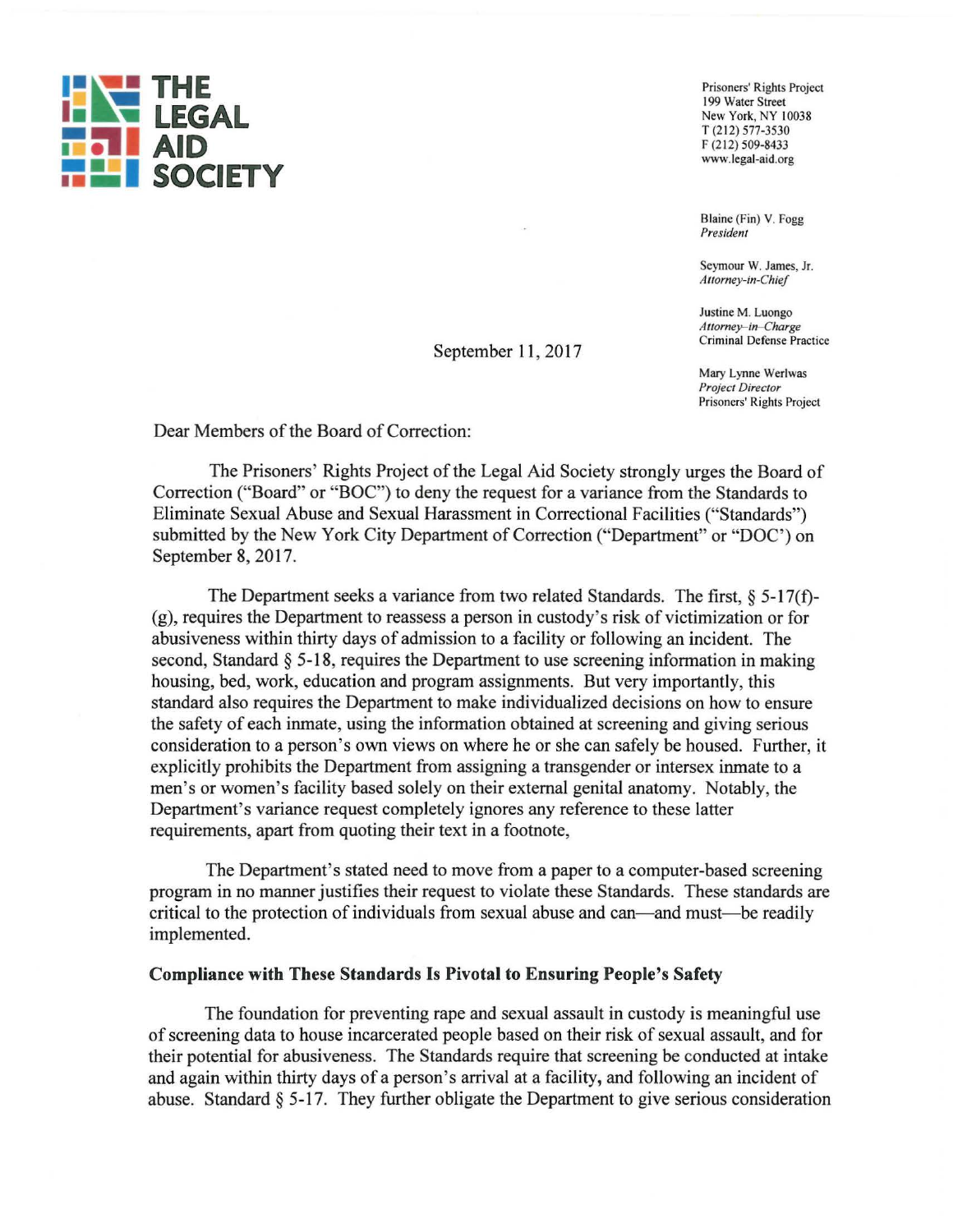to a transgender or intersex person's own belief about where they can be safely housed, and prohibit the Department from relying solely on their external genitalia in coming to a housing decision. Standard  $\S$  5-18. In promulgating Standard  $\S$  5-18 the Board carefully crafted a balanced approach to safety in housing, requiring a case-by-case assessment of whether the placement would insure the transgender or intersex inmate's health and safety balanced against whether such a placement would present a management or security problem.

The Department attempts to justify its failures to comply with the Standards, and request for a variance, by saying it needs to build a so-called "centralized, automated and system solution" to complete the thirty-day review. Even if it were true that the Department could *not* conduct the 30-day screenings in any other way—and we see no evidence of that--it does not explain the Department's failure to conduct meaningful intake screenings or to make individualized assessments regarding housing for the small number of trans gender and intersex people in custody, neither of which are occurring.

A stark example is the plight of a trans gender woman we reported on at the last BOC meeting. She is almost 60 years old, petite in stature, and presents in a traditionally feminine marmer. She has long hair that she wears in a ponytail and is demure and soft spoken. She has lived as a woman for approximately forty years and her court papers and rap sheet identify her as female. She has never been charged with, let alone been convicted of a crime of violence, and has no history of disciplinary infractions when in custody for the larcenies she has committed to support her addiction. She is the paradigm of a person at risk of sexual abuse, as screening would identify, and needs to be housed and programmed appropriately to ensure her safety. But no such screening occurred when she was admitted to DOC custody, despite the requirements of Standard  $\S$  5-17. Instead, although DOC staff initially intended to send her to the Rose M. Singer Center ("RMSC"), when they found out she was a transgender woman, she was not allowed to go there. Based solely on an external examination of her genital anatomy by medical staff, she was sent to a male jail and placed in general population where she was harassed, threatened, stared at and was at imminent risk of assault But for our administrative intervention which resulted in her being moved to the Transgender Housing Unit ("THU"), horrific consequences would likely have resulted.

The purpose of both the admission and follow-up screening of Standard  $\S$  5-17 (f) is to ensure that DOC identifies such people who, like this person, are suffering a continued risk of sexual harassment and abuse. Their safety should not depend upon the fortuity of them finding Legal Aid or other advocates to catch DOC's mistakes, If initial screening per Standard  $\S$  5-17(a)-(e) had been conducted—which requires an assessment of age, size, history of non-violence, history of victimization among other criteria—there is no rational way that this person would have been assigned to a general population dormitory with men. And had there been compliance with Standard  $\S$  5-18's requirements regarding an individualized housing assessment, from which DOC also seeks a variance, this individual would have said that she believed she would be safer at RMSC, and absolutely nothing in her background would have indicated that she presented a management or security problem. Instead these Standards were ignored and based solely on her external anatomy she was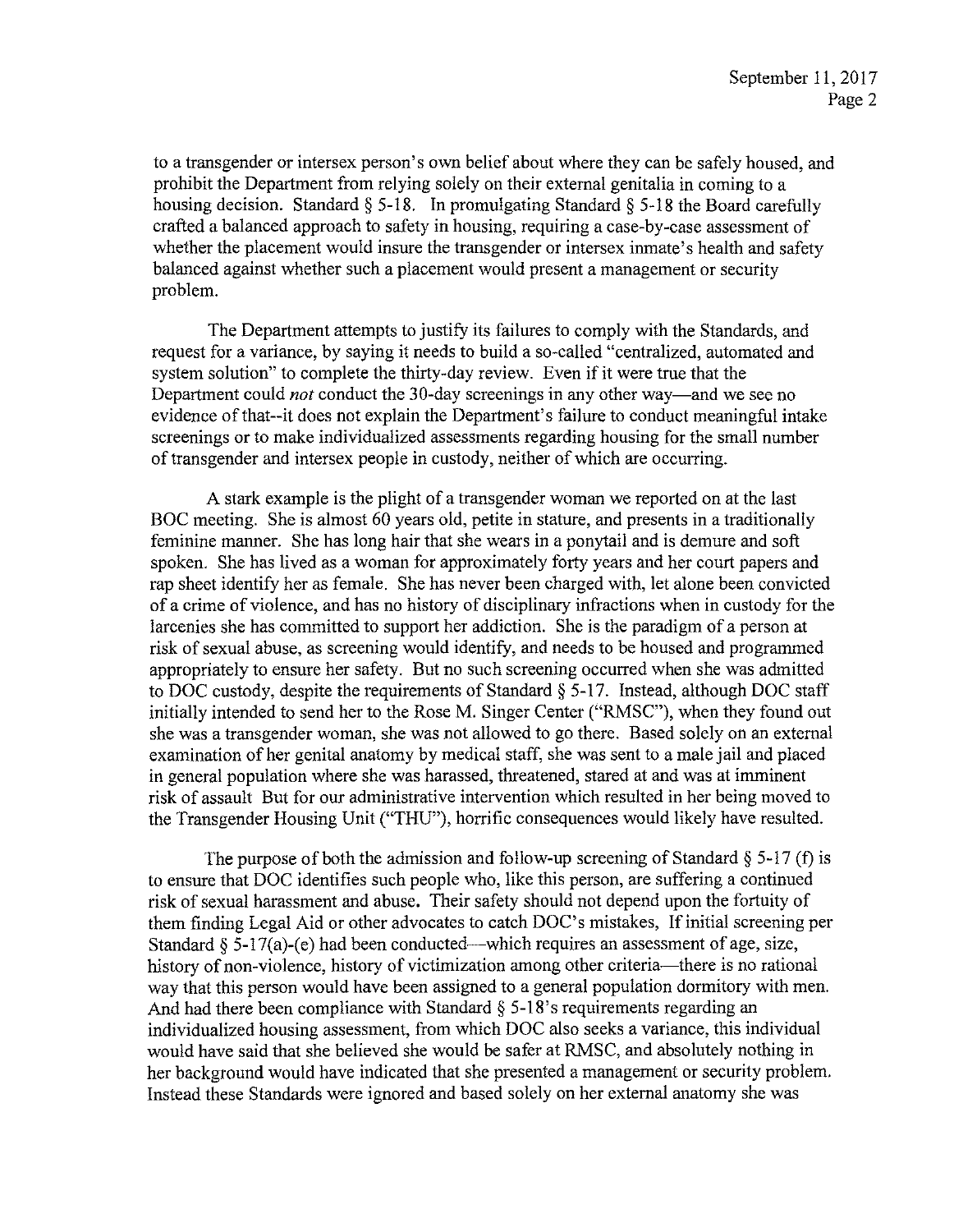forced to endure humiliation and harassment while housed in a men's facility in general population.

This person is not alone, but she is lucky in that she was not assaulted before she was moved to the THU. We hear from far too many people, including many transgender individuals not housed in the THU, who allege they were sexually abused by staff or other incarcerated people. And DOC knows these allegations too. According to the statistics released by the Department, the numbers of allegations of sexual abuse and harassment have increased a shocking amount. In CY 2015 there were 57 allegations of inmate-inmate abuse, and 131 allegations of staff sexual abuse. In CY 2016 the numbers had dramatically increased with 155 allegations of inmate-inmate abuse and 321 allegations of staff sexual abuse.<sup>1</sup> It would be complete folly to respond to this crisis by suspending the very standards that, if followed, would prevent such violence.

#### **DOC Has Had More than Enough Time to Comply With These Standards**

In their variance request, DOC says that they need additional time so that they can optimize compliance, and we certainly want DOC to implement an effective screening tool. But the fact is that DOC has been on notice for years that they were expected to comply with these requirements. The language in Standards  $\S$ § 5-17(f)-(g) and 5-18 is essentially the same as that contained in the National PREA Standards promulgated in 2012. *See* 28 C.F.R. Part 115.<sup>2</sup> And when the Public Advocate requested the institution of rulemaking in 2015, she made proposals that are almost identical with the Standards the Department now says it needs more time to meet. Since there is no bona fide operational reason for delay, we believe the Board should not grant a variance and allow the Department any further delay before requiring compliance with its Standards, and certainly not a delay of six months.

# **The Board Should Condemn DOC's Reluctance to Protect Transgender and Intersex Persons in Its Custody**

To be blunt, we believe that DOC's explanation for its lack of compliance with Standard  $\S$  5-18 is pure pretext. We think that it is an open question whether the Department's reluctance to comply with the Standard's requirements regarding the housing of transgender and intersex inmates is based on discriminatory animus.

<sup>&</sup>lt;sup>1</sup>Available at:

http://www1.nyc.gov/assets/doc/downloads/pdf/Report Regarding Sexual Abuse Allegations Incidents CY 16.pdfhttp://www1.nyc.gov/assets/doc/downloads/pdf/Report Regarding Sexual Abuse Allegations Inciden  $\frac{\text{ts.pdf}}{2}$  While the National PREA Standards do not contain the explicit prohibition on housing based on external

genital anatomy, they do require that serious consideration be given to a person's own belief on where he or she can be safely housed, 28 C.F.R. § 115.42 and guidance issued by DOJ makes clear that an agency cannot house I 00% of its trans gender and intersex population based on genitalia. *See* PREA Resource Center, Frequently Asked Questions available at https://www.prearesourcecenter.org/freguently-asked-guestions.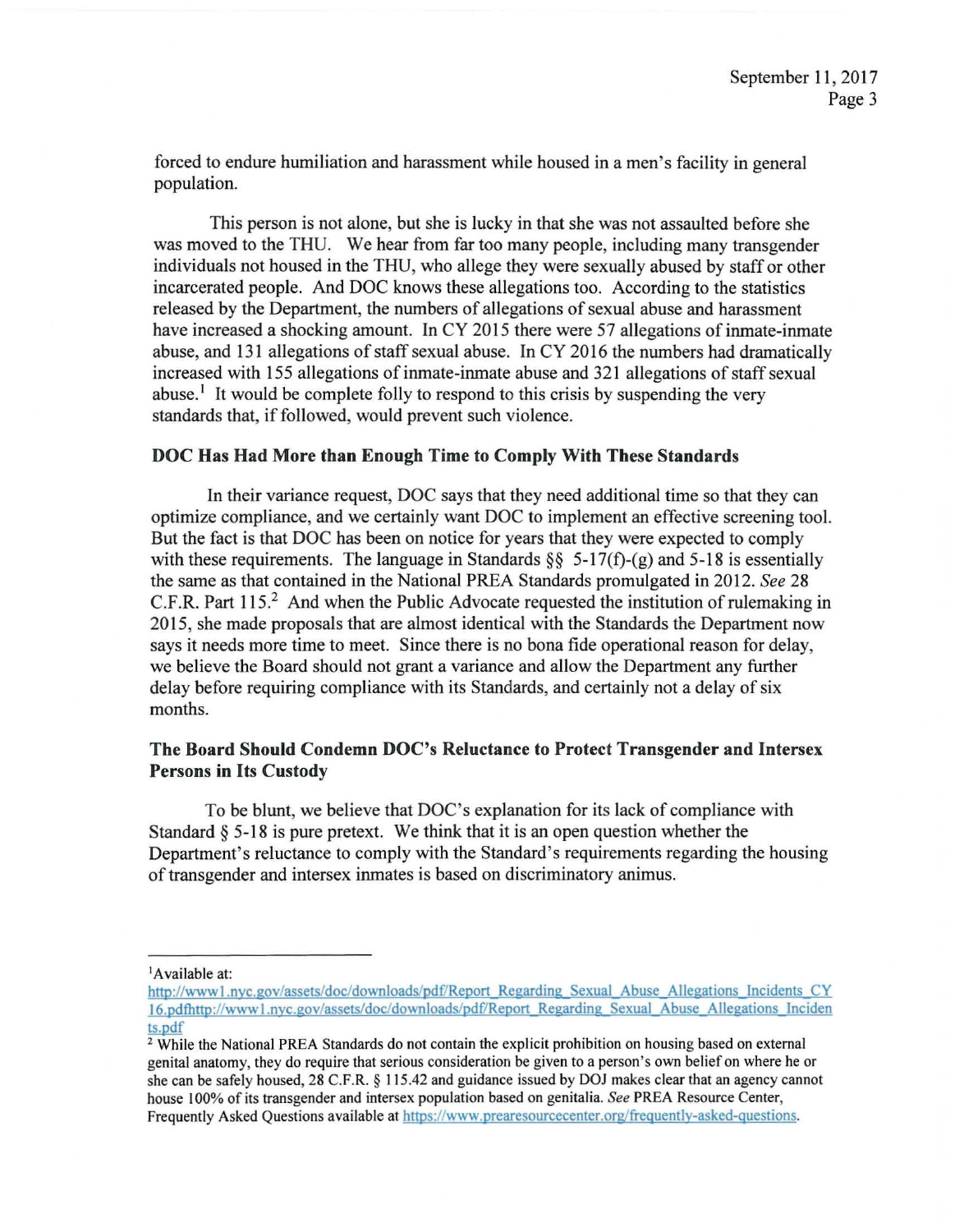As BOC knows, DOC has repeatedly threatened to shut down the THU, one of the few safe and successful special units they run. The Department's purported justification for this proposal is that the THU violates the National PREA Standards. We disagree, since placement in the Unit is voluntary. Regardless, we have not heard a viable explanation for why the Department is in such a rush to close it. It is obvious, as made evident by DOC's request for a variance, that DOC is nowhere near approaching PREA compliance. Yet the Department has virtually been obsessed with shutting down the THU.<sup>3</sup> Now, DOC wants to be excused from compliance with the Standards regarding housing transgender prisoners purportedly because of problems with their rollout of electronic assessments. But this is just one in a series of misrepresentations and excuses for not complying with this Standard. First they said at a meeting with advocates that they were complying with this Standard and had housed a transgender woman at the Rose M. Singer Center. Then at a meeting at which BOC staff were present they reluctantly admitted that this was not true. Then they said that they could not house transgender women in a women's facility because of State law. When we probed, it became obvious that there is no such law. Then they said there is a regulation that forbids compliance with this Standard. When advocates stated that we could not find such a regulation and asked to be pointed to it, we were told by DOC that they were going to look for it and get back to us. They never got back to us. Instead now they claim that problems in rolling out electronic assessments are the issue, but in six months they will comply.

There is simply no reason to believe that in six months there will not be yet another excuse since there is no reason why a need to switch from paper to computers means that DOC cannot conduct an individualized case-by-case assessment of where a transgender or intersex inmate can be housed that is not based solely on external genital anatomy. DOC apparently just does not want to comply with the Board's Standards. That is willful noncompliance and BOC should not countenance it.

## **DOC Is Disregarding Other BOC Standards Intended To Prevent Sexual Abuse**

DOC did not seek a variance from other Standards it has yet to meet. Most notably, the Department is in violation of Standard  $\S$  5-40(i), which requires the public posting on the Department's website of data pertaining to its compliance with many of the other Standards, the Department's corrective actions, and an assessment by the Department of its progress in addressing sexual abuse and harassment. The first of these semiannual assessments was to be completed by August I, 2017, yet no report is posted.

A similar report as well as detailed information on compliance efforts was to be provided to BOC on August I, 2017. We ask the Board to advise the public whether it has received the information required to be provided by Standard § 5-40.

<sup>&#</sup>x27;DOC first told the advocates of their plans to close the THU and replace it with special population units over a year ago, and announced these plans at a public BOC meeting in March. It is impossible to tell from DOC's variance request whether this is still their plan.